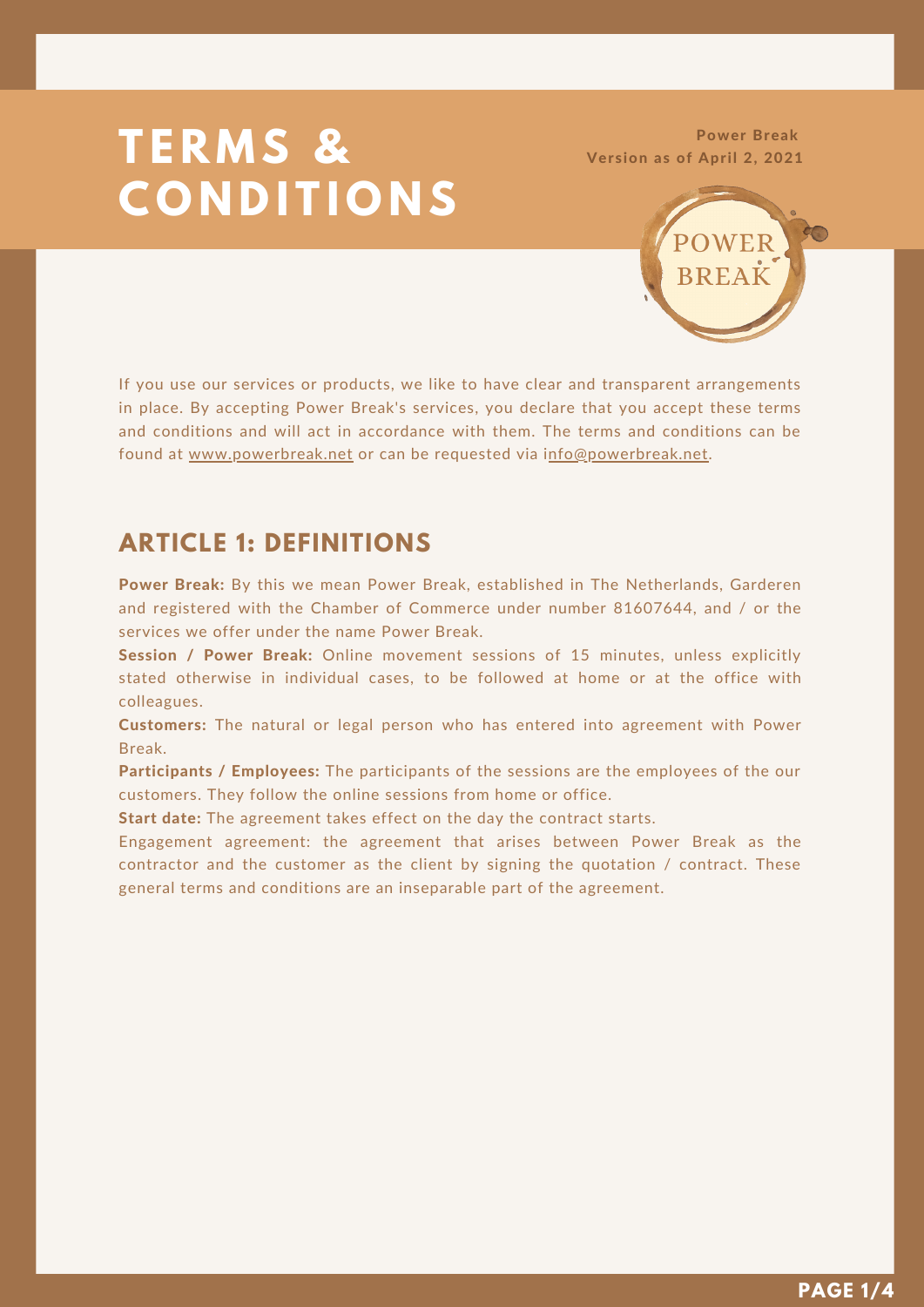

## **ARTICLE 2: BECOMING A CUSTOMER**

a. You are welcome to become a customer at Power Break. This can be done by requesting and signing an agreement after agreeing on a frequency and timeframe for the sessions.

b. If you become a Power Break customer, you will owe us a fee at the end of each month. If you do not meet your payment obligation, Power Break may decide to unilaterally terminate the agreement without observing a notice period.

c. Being a customer is subject to the following conditions:

1. The sessions are provided online with the customer's communication system. It is the customer's responsibility to invite Power Break and the participants to the sessions.

2. This invitation must contain the name or a recognition of the customer.

3. The sessions last 15 minutes, unless explicitly agreed otherwise in writing in an individual case.

4. During the session, participants will be guided to perform strengthening and stretching exercises.

5. Participation in the session is entirely at the risk of the customer and participant.

6. Power Break provides a trainer who guides the session.

7. The client ensures safe conditions for the employees during the sessions.

8. Sessions that are scheduled on a Dutch national holiday will be canceled. These will not being recovered. The subscription price remains unchanged.

#### **ARTICLE 3: SUBSCRIPTION AND DURATION**

a. We have several packages, all details of which can be found on our website.

b. When requesting the prices, you can indicate for which package you want to enter into an agreement. You can enter into all our subscription types for either 1 year fixed with an automatic extension for an indefinite period or, as a flexible variant, for either 3 or 6 months with an automatic extension for an indefinite period. You can choose this flexible variant for an additional payment. In addition, you can choose for each duration whether you want to pay it in advance or per month.

## **ARTICLE 4: FEES AND PAYMENT**

a. All packages have their own fee, which can be found on the website. All prices stated on the website are exclusive of VAT tax, and thus are to be increased with VAT tax. b. All amounts agreed in the contact are immediately due and payable.

c. If you opt for an agreement for a year with full prepayment, the first annual payment will be made at registration by means of an online payment. If the agreement has been extended for an indefinite period, it can be terminated in writing at any time with a notice period of 2 months and if applicable, the overpaid fee will be returned when the agreement is terminated.

d. If you opt for payment per month for an agreement for one year or for an agreement that can be terminated flexibly, the first payment at registration will be made by an online payment at the end of the month and at the rates determined for this per month.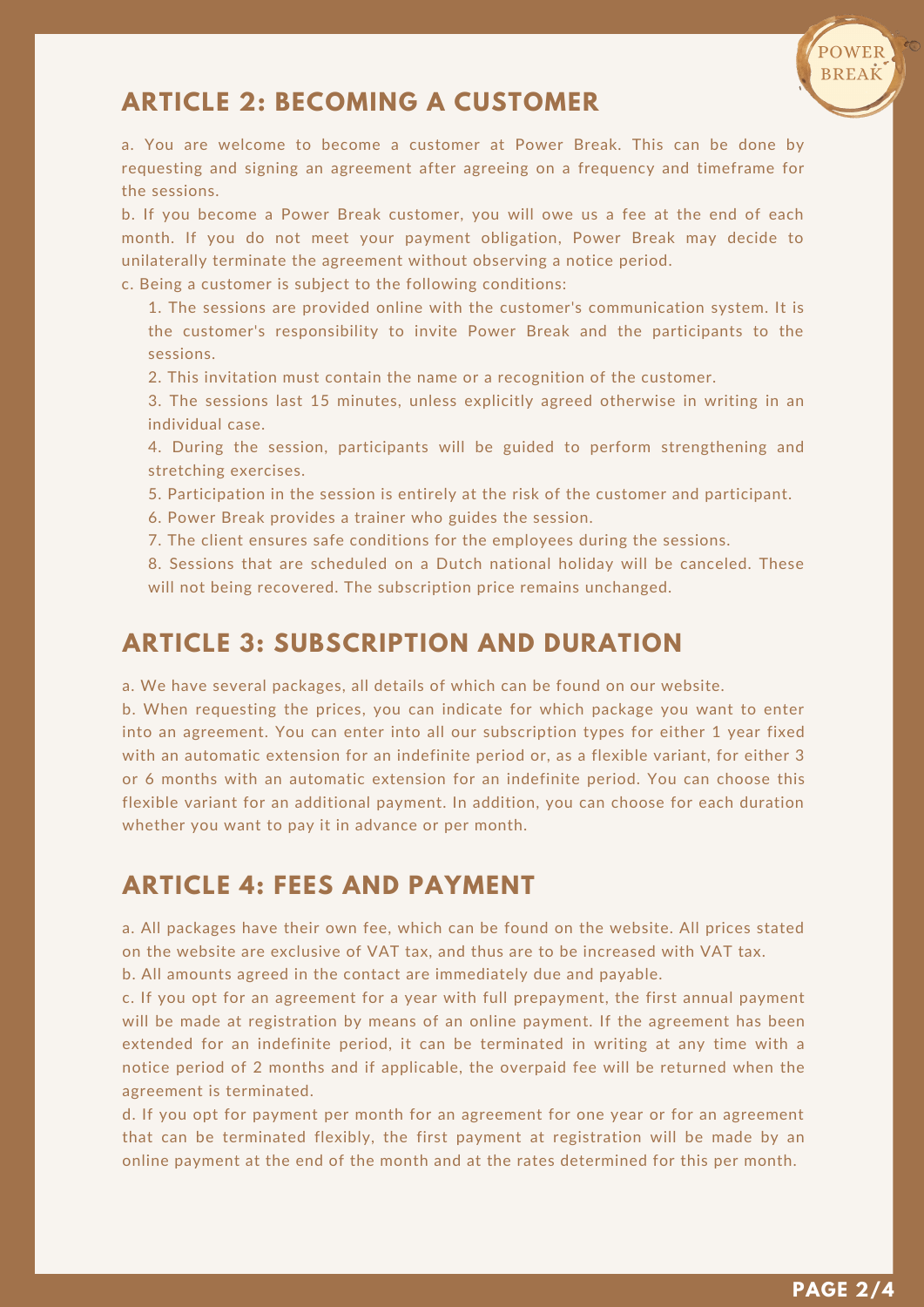

e. If you do not meet your payment obligation, you will be in default by operation of law. At that time we can charge collection costs and we can hand over the claim to a third party. We can also terminate the agreement with immediate effect. At that time you owe all fees that should be paid during the term of the agreement plus the collection costs that will be charged.

f. Once per year, on the 1st of January, we are able to increase our fees by a maximum of 5%. If we make use of this, it shall not give a right to terminate the agreement, unless the fee increase is made within three months after the agreement has been made or is higher than 5%. Fee adjustments due to government measures can be implemented immediately regardless of the amount and do not provide a right to annulment.

g. I If you do not make use of the agreement, the subscription fee shall not be returned to you.

## **ARTICLE 5: TERMINATION OF SUBSCRIPTION**

a. If you have entered into an agreement for the duration of one year, you can cancel it in writing no later than 30 days before the end of the term. If you do not do this, the agreement will be extended for an indefinite period and can then be terminated at any time with due observance of a notice period of 2 months.

b. If you have entered into an agreement that can be terminated flexibly, you can terminate it at any time, subject to a notice period of 2 months.

c. You can cancel your agreement by sending an email to [info@powerbreak.net.](mailto:info@powerbreak.net)

d. If you illegally allow people outside your organization to access the sessions, for example by forwarding them the link for the virtual meeting, Power Break can charge the value of a monthly fee as a penalty and stop the sessions until this fine has been paid. Housemates are excluded from this and are always allowed to participate. In case of multiple violations, Power Break can terminate the agreement.

#### **ARTICLE 6: RISK AND LIABILITY**

a. Practicing sports can involve risks. If you use or give the opportunity to make use of our sessions, the participants themselves must assess what they can handle. We do not offer active personal guidance. You can use the tips and advice we provide in our sessions, but the participants themselves always remain responsible for the way in which they exercise and the choices they make. When in doubt about physical conditions, we recommend that you or the participant seek expert advice from a doctor or specialist to determine what is the right and feasible way to move for you.

b. Power Break and our employees are not liable for material or immaterial damage as a result of an accident or injury that you or a participant suffers during our sessions, unless there is gross negligence or intent on the part of Power Break. The customer indemnifies Power Break against any claims from the participants who participate in one or more sessions via the customer's link.